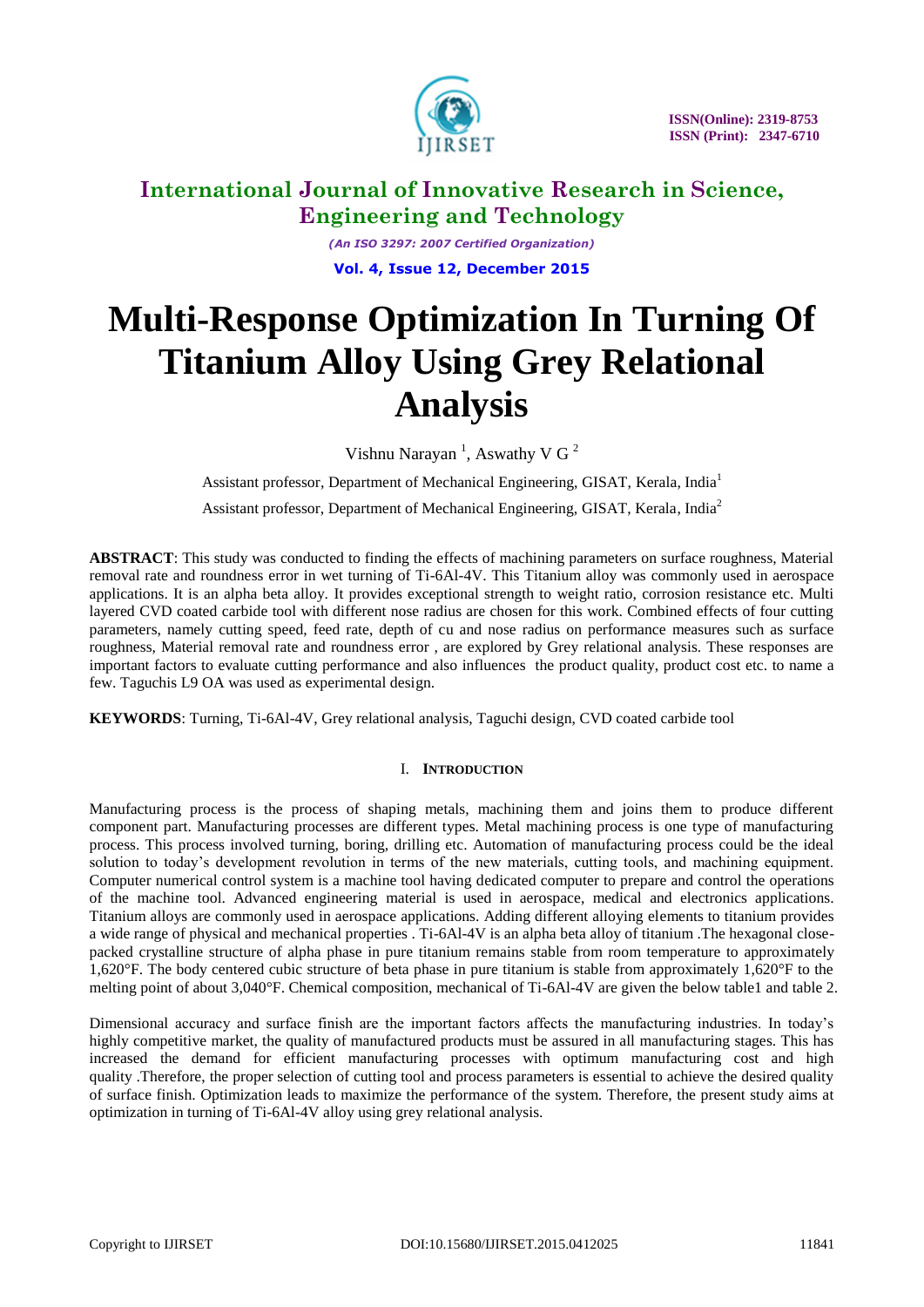

*(An ISO 3297: 2007 Certified Organization)*

#### **Vol. 4, Issue 12, December 2015**

Table 1: Chemical composition Table 2: Mechanical properties

| Elements       | Percentage     |
|----------------|----------------|
| Ti             | <b>Balance</b> |
| A <sub>1</sub> | 6.1            |
| V              | $\overline{4}$ |
| Fe             | 0.25           |
| $\overline{C}$ | 0.08           |

| Values                   |
|--------------------------|
| 955MPa                   |
| 900MPa                   |
| <b>36 HRC</b>            |
| 111 GPa                  |
| 0.340                    |
| $4.42$ g/cm <sup>3</sup> |
|                          |

#### II. **LITERATURE REVIEW**

Literature review is conducted with an intention to provide more insights into the issues related to the machining operations in manufacturing enterprises. . Most of the researchers around the globe have conducted experimental studies on the optimization of various parameters and their effects on single responses in turning process, only few studies investigate the multi objective optimization. Ersan Aslan et al (2006) performed an optimization study of turning experiment on hardened AISI 4140 grade (63HRC) steel using Al2O3 and TiCN coated ceramic inserts at three different Cutting velocity, feed rate and depth of cut. Taguchi analysis was used to determine the optimal parameter combination. Surface roughness and flank wear are taken as performance measures . From the analysis they found that cutting velocity is the most significant factor influencing the tool wear.

Nambi Muthukrishnan and Paulo Davim, 2011, conducted a study of TTI 15 ceramic insert (80% Aluminum oxide and 20% Titanium carbide) on machining Ti-6Al-4V at moderate speed with and without the application of water soluble servo cut S coolant. Based on the analysis they found that in wet turning of Ti-6Al-4V, tool wear reduces ,tool life improved by 30% and gives good surface finish. Reddy Sreenivasulu and Srinivasa Rao, 2012, carried out a study on Design of experiments based Grey Relational Analysis in various machining processes. Many methods such as statistical technique,fractional factorial experiments and analysis of variance (ANOVA), has been employed to investigate the influence of cutting parameters.

J. Laxman, Dr. K. Guru Raj, 2013, made an attempt to optimize the EDM process parameters to achieve less tool wear and high material removal rate (MRR) using grey relational analysis. Positive indicators of machining efficiency in machining process are decrease of tool wear and increase of MRR. In this study they concluded that grey relational analysis is the most suitable method for the parametric optimization of EDM process of Titanium super alloys. Sudhansu Ranjan Das et al.,(2013) developed the prediction model for surface roughness in turning operation. The regression model was developed based on the cutting parameter. By using multiple regression and Analysis of Variance (ANOVA) a strong linear relationship among the parameters (velocity, feed rate and depth of cut) and the response (surface roughness) was found.

J Nithyanandam etal., 2014, performed an experiment on titanium alloy (Ti-6Al-4V) with nano coated carbide insert tool. The three input parameters such as cutting speed, feed rate, nose radius and depth of cut are taken and taguchi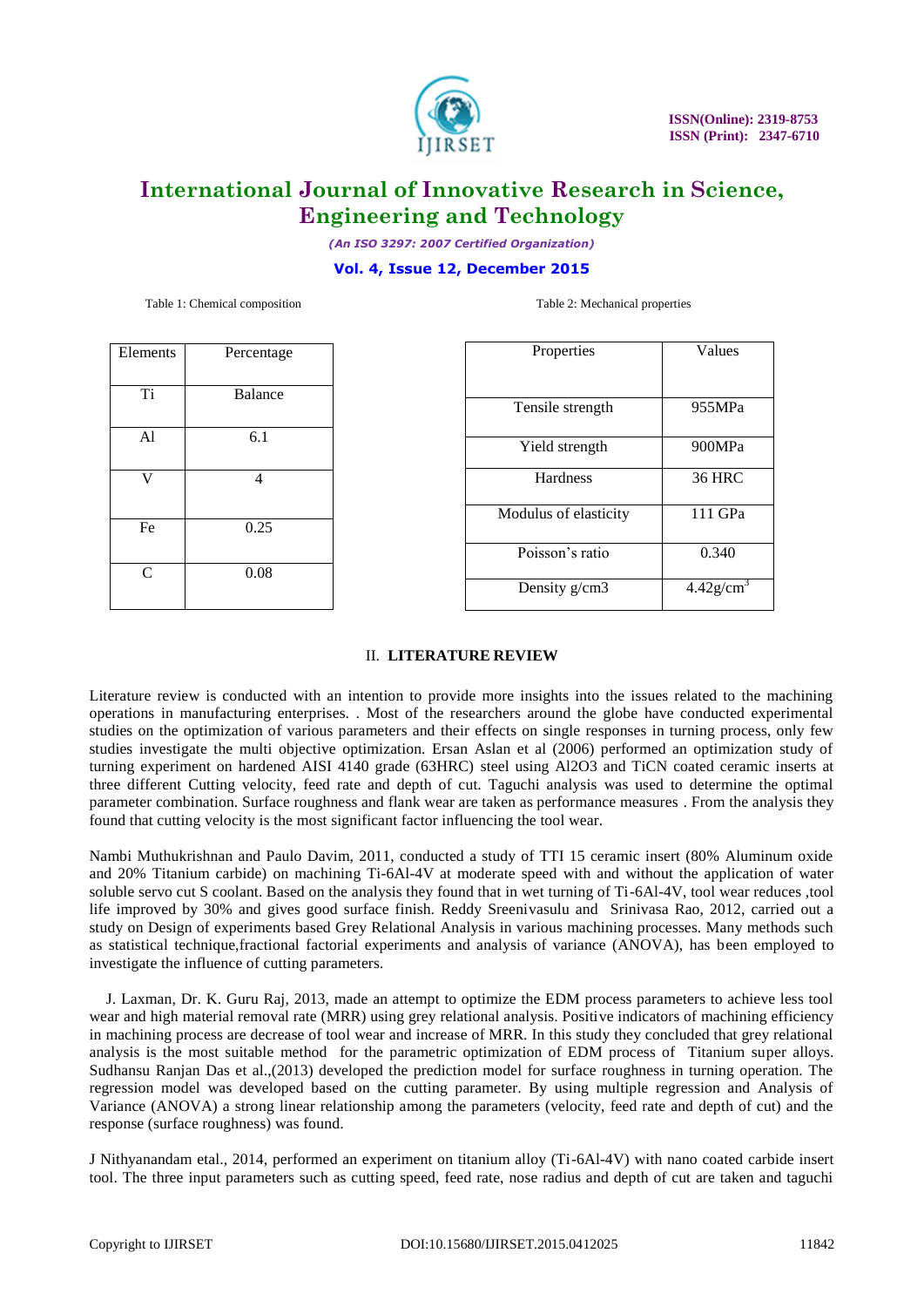

*(An ISO 3297: 2007 Certified Organization)*

#### **Vol. 4, Issue 12, December 2015**

method of approach has been implemented for parametric optimization. The analysis of variance (ANOVA) was employed to determine the most significant factor that affects the output responses. They concluded that feed rate is the most significant factor affect the surface roughness followed by cutting speed when compared to other parameters the nose radius and depth of cut. Prakash Kumar Sahu and Sukhomay Pal (2014) focussed on the Multi-response optimization of process parameters in friction stir welded AM20 magnesium alloy by Taguchi grey relational analysis. ANOVA is also carried out for determining the most significant factors affect the friction stir welded AM20 magnesium alloy.

#### III. **OBJECTIVES AND SCOPE**

The primary objective of the study is to finding the influence of various machining parameters on output parameters such as surface roughness, material removal rate and roundness error in the wet turning process of Ti-6Al-4V using CVD coated carbide tools and to evaluate the optimum level of selected parameters for minimum surface roughness, roundness error and maximum material removal rate using Grey relational analysis. The study also aims at validating the results using mathematical software PYTHON. The scope the study lies in the fact that different process parameters affect differently in each performance measures. In this advanced manufacturing world looks for good surface finish with low manufacturing cost and high productivity. Ti-6Al-4V is the most important alloy used in many special applications like aerospace and biomedical.

#### IV.**WORKPIECE, CUTTING TOOL USED AND EXPERIMENTAL DETAILS**

## A. **Details of work piece and measuring devices**

The work piece material used for the study is cylindrical shaped titanium alloy(Ti-6Al-4V) having 37.9 mm diameter and length of 125 mm. The stylus type instrument Taylor Hobson Talysurf (Figure 1) device was used to measure the surface quality of work material. Measurement of diameter provides the material removal rate measurement. The roundness measurement is carried out using the Taylor/Hobson Precision Form Talyrond 265 L.



Fig. 1 Taylor/Hobson Precision Instrument

## B. **Cutting tool insert**

The nine set of wet turning experiment are performed using Multi layered CVD Coated carbide tools (Sahin, Y. and A.R. Motorcu, 2005) with different nose radius. The ISO specified tool holder of TDJNR 2525 M15 was used.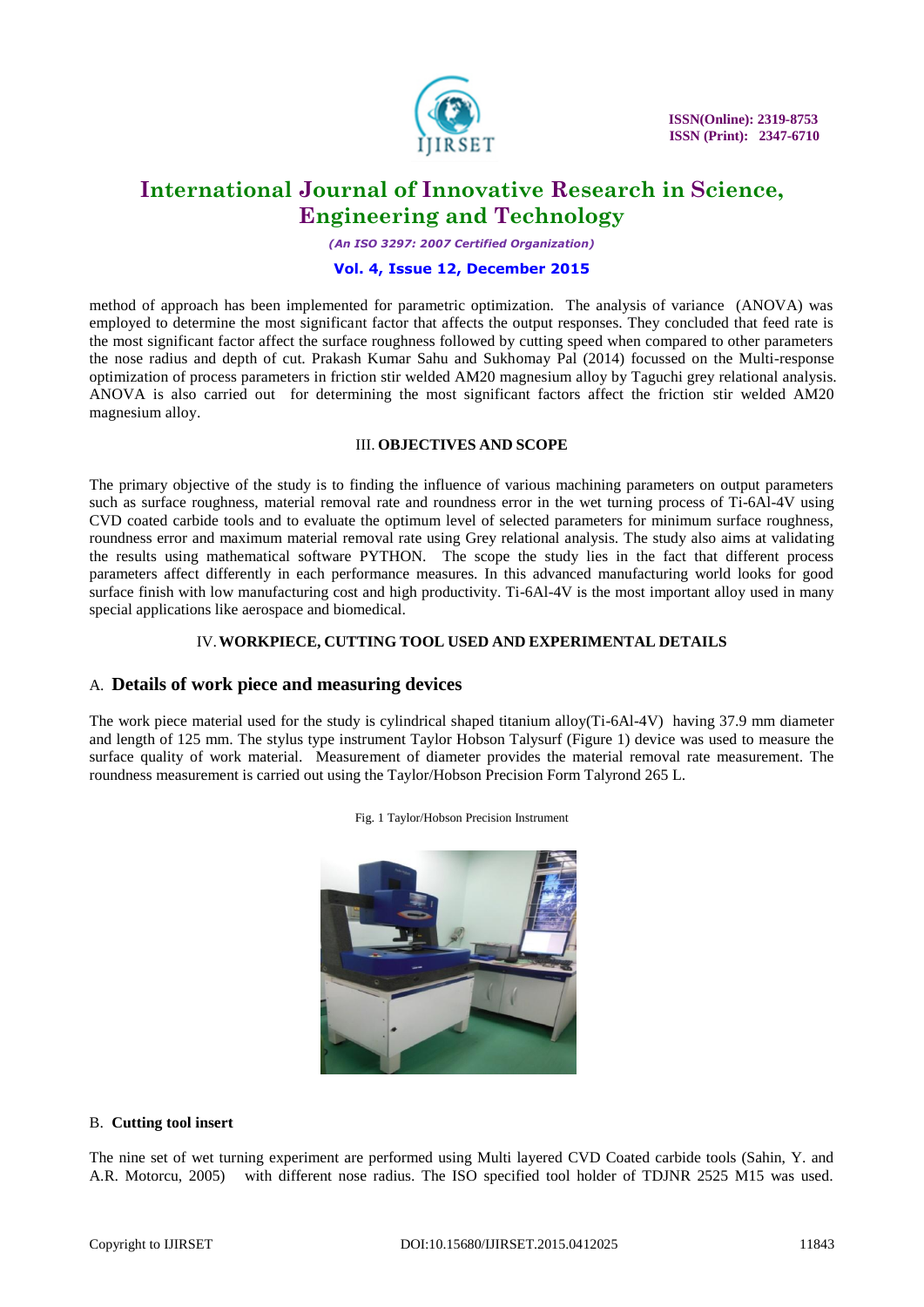

*(An ISO 3297: 2007 Certified Organization)*

## **Vol. 4, Issue 12, December 2015**

Experimental set up shown in the figure 2.The workpiece material used for the study is cylindrical shaped titanium alloy(Ti-6Al-4V) having 37.9 mm diameter and length of 125 mm. The stylus type instrument Taylor hobson Talysurf (Figure 1) device was used to measure the surface quality of work material. Measurement of diameter provides the material removal rate measurement. The roundness measurement is carried out using the Taylor/Hobson Precision Form Talyrond 265 L.

Fig. 2. Text Experimental Setup



## C. **Experimental details**

The impact of a certain process factors on the output of the process determined with the help of experimental design. It is a scientific approach. The experiments were planned and conducted using Taguchi's orthogonal array. The four machining parameters selected for the present investigation were cutting speed, feed rate , depth of cut and nose radius. Since the considered parameters were multi-level variables and their effects were not linearly related, it was decided to use three level tests for each factor. Cutting conditions employed in the machining trials are listed in Table 3

Minitab 16 software provides the Taguchi"s Orthogonal Array based upon the level and number of parameters selected. From the standard designs available we can select a L9 or L27 Orthogonal Array. L9 Orthogonal Array design is selected for this experimental study..

| Levels  | Velocity | Feed     | Depth of cut | Nose radius |
|---------|----------|----------|--------------|-------------|
|         | (m/min)  | (mm/rev) | (mm)         | mm)         |
| Level 1 |          | 0.010    | 0.02         |             |
| Level 2 | 60       | 0.020    | 0.035        | 1.4         |
| Level 3 |          | 0.030    | 0.05         |             |

| Table 3: Cutting process variables and their levels |  |
|-----------------------------------------------------|--|
|-----------------------------------------------------|--|

#### V. **RESULTS AND DISCUSSION**

Schaublin 130-CNC was used for turning experiment. Programme is entered and machining operations were carried out the CNC lathe. After machining responses are measured. The measurement are given in the below table 4.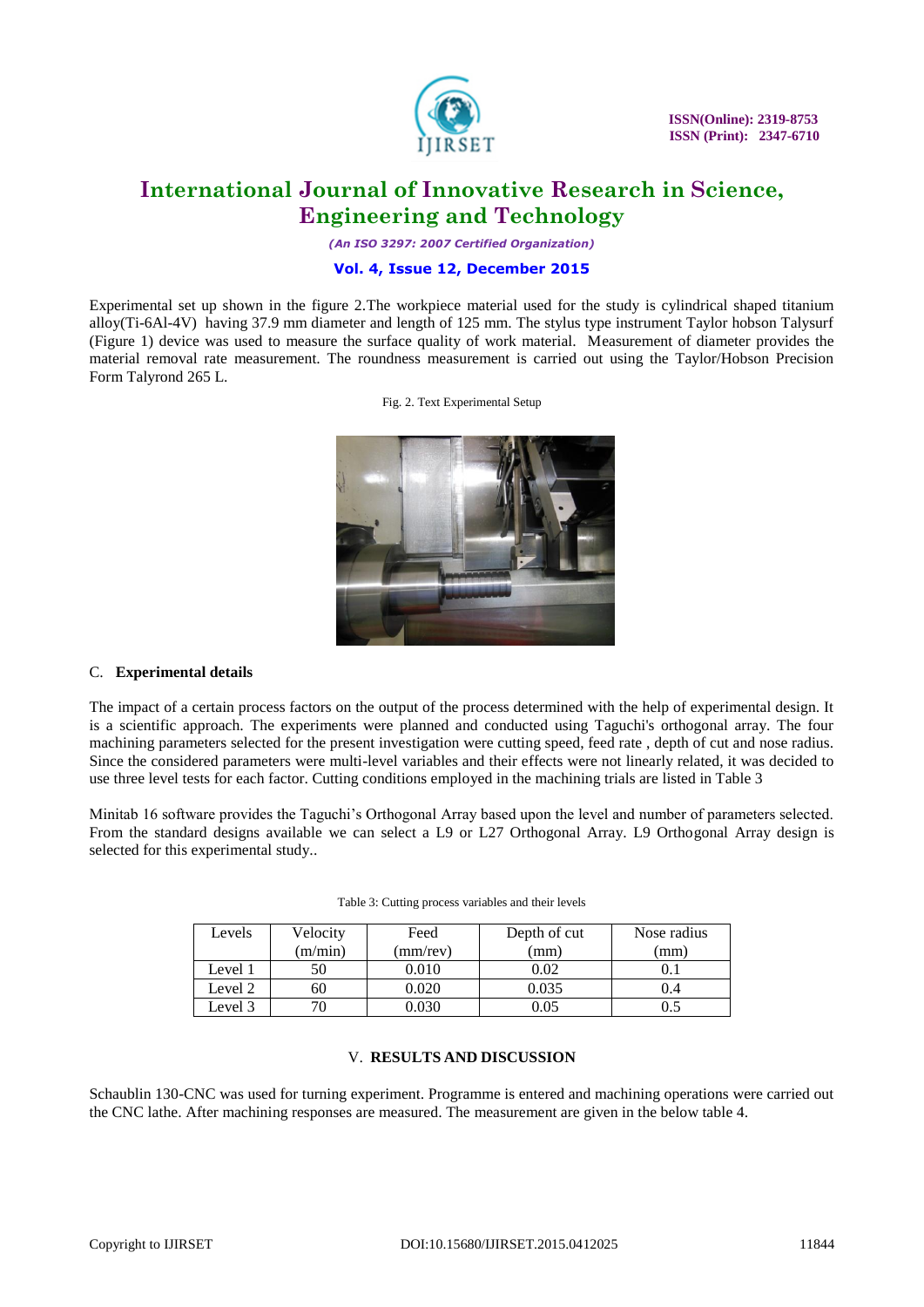

*(An ISO 3297: 2007 Certified Organization)*

## **Vol. 4, Issue 12, December 2015**

| Trial | Velocity | Feed   | DOC   | <b>Nose</b> | Ra      | <b>MRR</b>           | RE      |
|-------|----------|--------|-------|-------------|---------|----------------------|---------|
| No.   | m/min    | mm/rev | Mm    | radius      | $\mu$ m | mm <sup>3</sup> /min | $\mu$ m |
|       |          |        |       | mm          |         |                      |         |
|       |          |        |       |             |         |                      |         |
|       |          |        |       |             |         |                      |         |
|       | 50       | 0.01   | 0.020 | 0.1         | 0.2486  | 8.7460               | 1.56    |
| 2     | 50       | 0.02   | 0.035 | 0.4         | 0.3218  | 31.9730              | 3.31    |
| 3     | 50       | 003    | 0.05  | 0.5         | 0.4438  | 67.1751              | 2.28    |
| 4     | 60       | 0.01   | 0.035 | 0.5         | 0.1856  | 18.4304              | 1.73    |
| 5     | 60       | 0.02   | 0.05  | 0.1         | 0.4120  | 55.1330              | 2.19    |
| 6     | 60       | 0.03   | 0.02  | 0.4         | 0.4989  | 27.8886              | 2.98    |
| 7     | 70       | 0.01   | 0.05  | 0.4         | 0.2006  | 34.6047              | 2.79    |
| 8     | 70       | 0.02   | 0.02  | 0.5         | 0.2769  | 25.1880              | 1.45    |
| 9     | 70       | 0.03   | 0.035 | 0.1         | 0.5901  | 71.3360              | 2.33    |

Table 4: Experimental observations

In this work, as the process is with multi –performance characteristics (Ajay Mishraa and Anshul Gangele, 2013), therefore, the grey relational analysis is that uses grey relational grade as performance index is specially adopted to determine the optimal combination of cutting parameters. Based on the experimental got normalized values which are shown in Table 5.

| Table 5: Normalized values of performance measures |  |
|----------------------------------------------------|--|
|----------------------------------------------------|--|

| Trial No. | Combinations      | Normalized<br>value | Normalized   | Normalized value   |
|-----------|-------------------|---------------------|--------------|--------------------|
|           |                   | Surface roughness   | value of MRR | of Roundness error |
|           | $v_1 f_1 d_1 r_1$ | 0.8442              |              | 0.9408             |
|           | $v_1 f_2 d_2 r_2$ | 0.6632              | 0.3710       | 0                  |
| 3         | $v_1 f_3 d_3 r_3$ | 0.3616              | 0.9333       | 0.5537             |
| 4         | $v_2 f_1 d_2 r_3$ |                     | 0.1547       | 0.8494             |
| 5         | $v_2 f_2 d_3 r_1$ | 0.4425              | 0.7411       | 0.6021             |
| 6         | $v_2 f_3 d_1 r_2$ | 0.2254              | 0.3058       | 0.1774             |
|           | $v_3 f_1 d_3 r_2$ | 0.9629              | 0.4131       | 0.2795             |
| 8         | $v_3 f_2 d_1 r_3$ | 0.7742              | 0.2626       |                    |
| 9         | $v_3 f_3 d_2 r_1$ |                     |              | 0.5268             |

Following data pre-processing, a grey relational coefficient  $\varphi$  (i) (k) calculated. Then taking the average of grey relational coefficients, grey relational grade γ<sup>i</sup> obtained.

$$
\varphi_i(k) = \frac{\Delta_{min} + \delta \Delta_{max}}{\Delta_{oi}(k) + \delta \Delta_{max}}
$$

$$
\gamma_i = \frac{1}{n} \sum_{k=1}^n \varphi_i(k)
$$

The grey relational coefficient and grey relational grade of each output parameters are given in the following Table 6.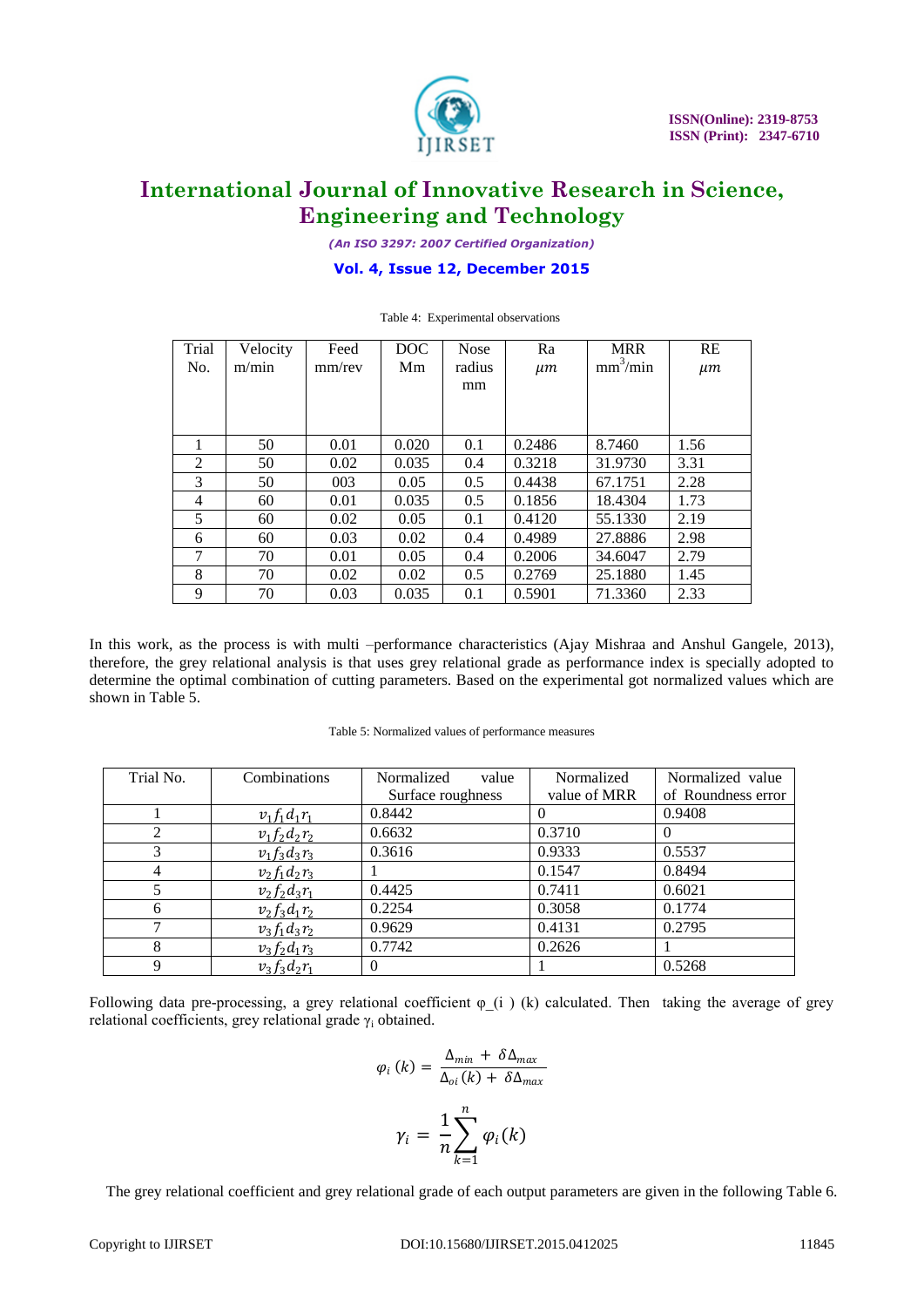

*(An ISO 3297: 2007 Certified Organization)*

## **Vol. 4, Issue 12, December 2015**

Table 6: Grey Relational coefficient and Grey relational grade of Performance measures

| Trial | Combinations      | <b>GRC</b> Surface | GRC of     | <b>GRC</b> Roundness | <b>GRG</b> | Rank           |
|-------|-------------------|--------------------|------------|----------------------|------------|----------------|
| No.   |                   | roughness          | <b>MRR</b> | error                |            |                |
|       | $v_1 f_1 d_1 r_1$ | 0.7624             | 0.3333     | 0.8941               | 0.6632     | 3              |
| 2     | $v_1 f_2 d_2 r_2$ | 0.5975             | 0.4428     | 0.3333               | 0.4578     | 8              |
| 3     | $v_1 f_3 d_3 r_3$ | 0.4392             | 0.8823     | 0.5283               | 0.6127     |                |
| 4     | $v_2 f_1 d_2 r_3$ |                    | 0.3716     | 0.7685               | 0.7133     |                |
|       | $v_2 f_2 d_3 r_1$ | 0.4728             | 0.6588     | 0.5568               | 0.5628     |                |
| 6     | $v_2 f_3 d_1 r_2$ | 0.3922             | 0.4186     | 0.3780               | 0.3962     | 9              |
|       | $v_3 f_1 d_3 r_2$ | 0.9309             | 0.4600     | 0.4096               | 0.6001     | 6              |
| 8     | $v_3 f_2 d_1 r_3$ | 0.6888             | 0.4040     |                      | 0.6976     | 2              |
| 9     | $v_3 f_3 d_2 r_1$ | 0.3333             |            | 0.5137               | 0.6156     | $\overline{4}$ |

Table 6 shows that the turning process parameter setting of experiment no.4 has the highest grey relational grade. Thus the experiment no 4 gives the best multi- performance characteristics among the 9 experiments. Then the average grey relational grade for each factor level is calculated. Optimum condition is obtained by data means of Grey relational grade given in the Table 7.

| <b>Levels</b>        | Table 7. Average grey relational grade for factor and levels of the experiment<br><b>Parameters</b> |        |              |                    |  |  |
|----------------------|-----------------------------------------------------------------------------------------------------|--------|--------------|--------------------|--|--|
|                      | <b>Velocity</b>                                                                                     | Feed   | Depth of cut | <b>Nose radius</b> |  |  |
|                      | 0.5779                                                                                              | 0.6589 | 0.5857       | 0.6139             |  |  |
|                      | 0.5574                                                                                              | 0.5727 | 0.5956       | 0.4847             |  |  |
|                      | 0.6378                                                                                              | 0.5415 | 0.5919       | 0.6745             |  |  |
| <b>Optimum Level</b> |                                                                                                     |        |              |                    |  |  |

Table 7: Average grey relational grade for factor and levels of the experiment

Larger grey relation grade means comparability sequence exhibits a stronger correlation with the reference sequence. Therefore the comparability sequence has larger value of grey relation grade for the surface roughness, material removal rate and roundness error. Based on these premise, this study select the level that provides largest average response. In Table 7 and Fig 3,  $v_3 f_1 d_2 r_3$  shows the largest value of grey relational grade for factors Velocity, Feed, Depth of cut and Nose radius respectively. Therefore  $v_3 f_1 d_2 r_3$  is the condition for optimal parameter combination of the turning of Ti-6Al-4V with CVD Coated carbide inserts.